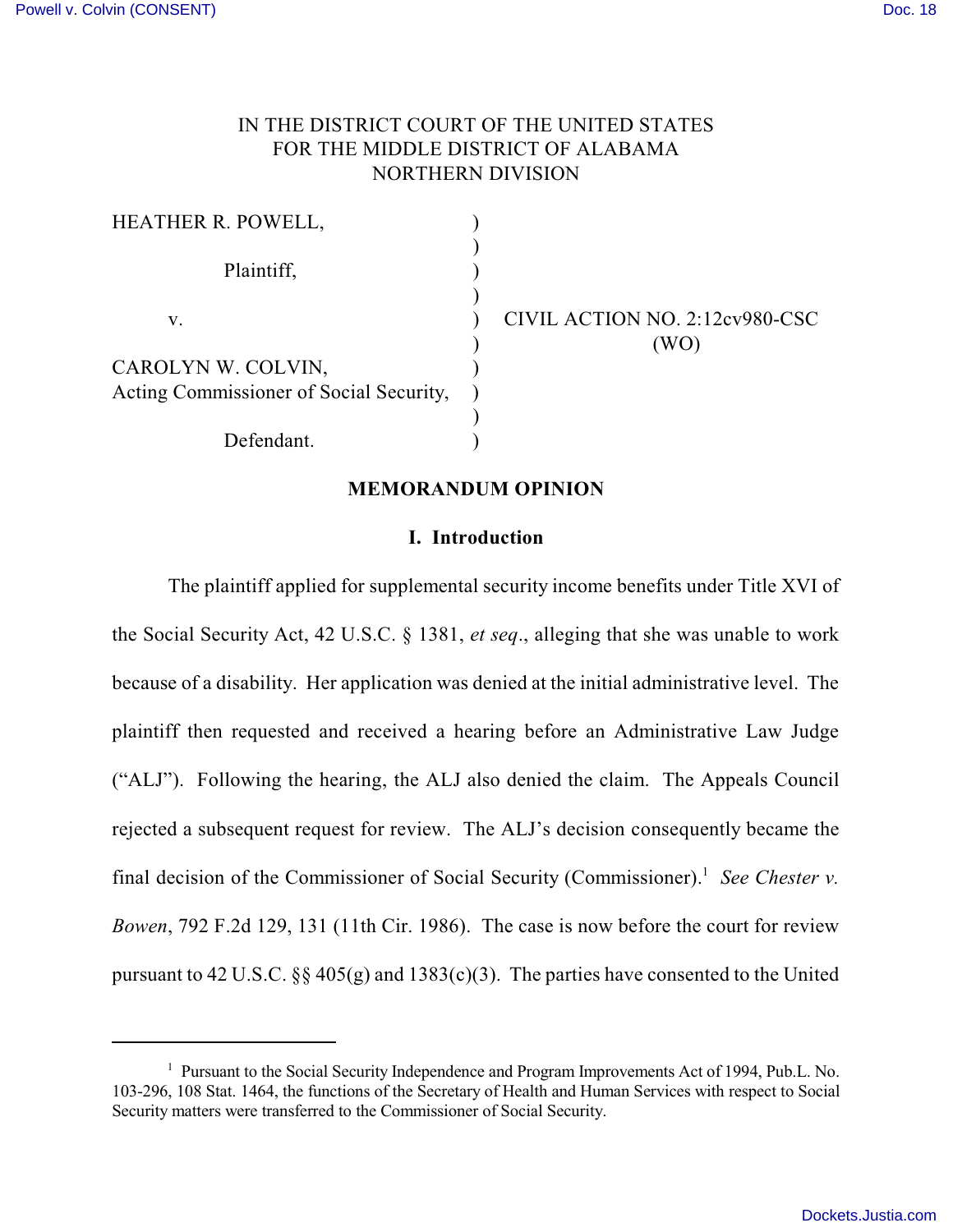States Magistrate Judge conducting all proceedings in this case and ordering the entry of final judgment, pursuant to 28 U.S.C.  $\S$  636(c)(1) and M.D. Ala. LR 73.1. Based on the court's review of the record in this case and the briefs of the parties, the court concludes that the decision of the Commissioner should be affirmed.

## **II. Standard of Review**

Under 42 U.S.C.  $\S$  423(d)(1)(A), a person is entitled to disability benefits when the

person is unable to

engage in any substantial gainful activity by reason of any medically determinable physical or mental impairment which can be expected to result in death or which haslasted or can be expected to last for a continuous period of not less than 12 months . . .

To make this determination,<sup>2</sup> the Commissioner employs a five-step, sequential

evaluation process. *See* 20 C.F.R. §§ 404.1520, 416.920.

- (1) Is the person presently unemployed?
- (2) Is the person's impairment severe?
- (3) Does the person's impairment meet or equal one of the specific impairments set forth in 20 C.F.R. Pt. 404, Subpt. P, App. 1?
- (4) Is the person unable to perform his or her former occupation?
- (5) Is the person unable to perform any other work within the economy?

An affirmative answer to any of the above questions leads either to the next question, or, on steps three and five, to a finding of disability. A negative answer to any question, other than step three, leadsto a determination of "not disabled."

 $2A$  "physical or mental impairment" is one resulting from anatomical, physiological, or psychological abnormalities which are demonstrable by medically acceptable clinical and laboratory diagnostic techniques.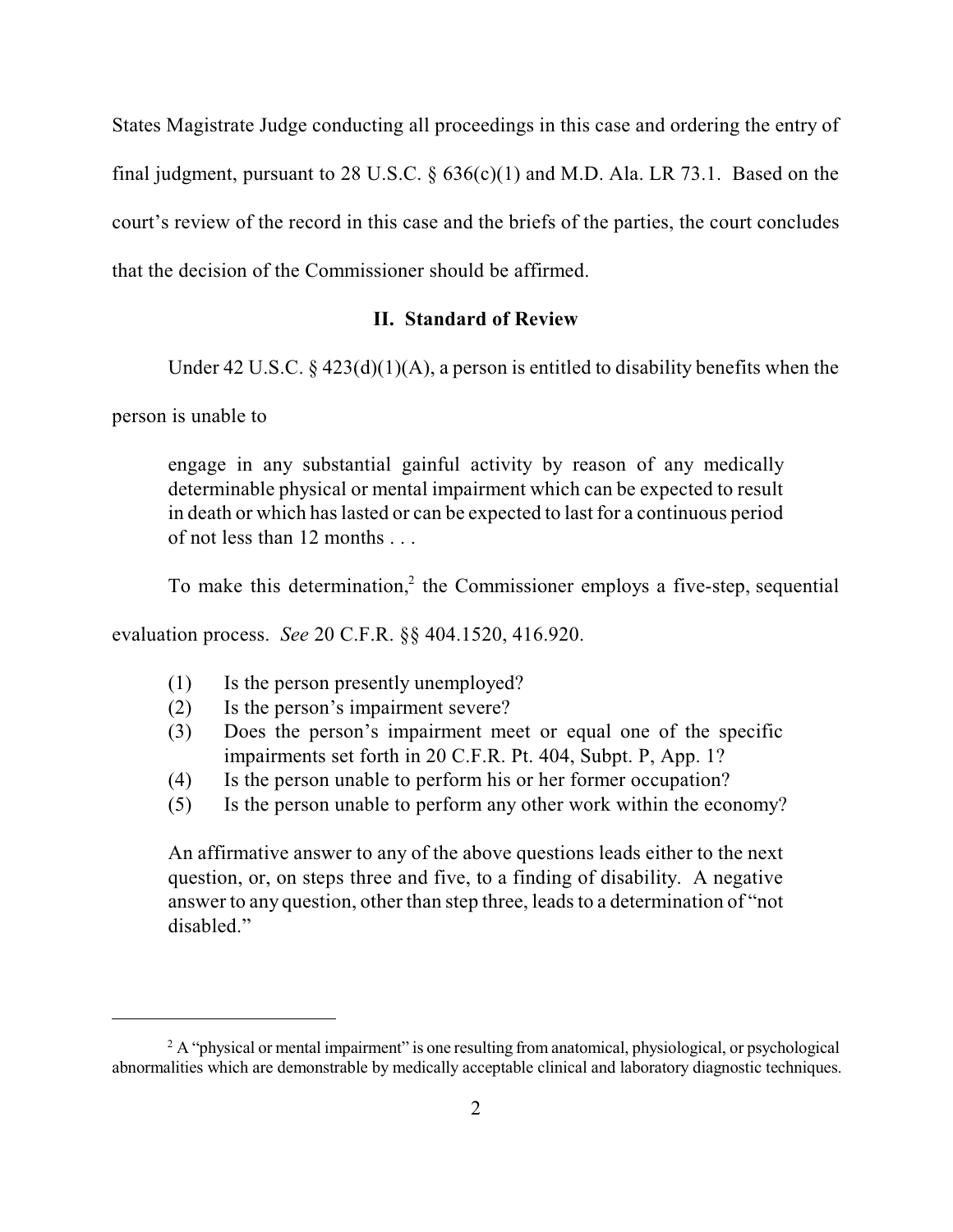*McDaniel v. Bowen*, 800 F.2d 1026, 1030 (11th Cir. 1986). 3

The standard of review of the Commissioner's decision is a limited one. This court must find the Commissioner's decision conclusive if it is supported by substantial evidence. 42 U.S.C. § 405(g); *Dyer v. Barnhart,* 395 F.3d 1206, 1210 (11th Cir. 2005). Substantial evidence is "more than a scintilla," but less than a preponderance; it "is such relevant evidence as a reasonable person would accept as adequate to support a conclusion." *Crawford v. Comm'r of Soc. Sec.*, 363 F.3d 1155, 1158-59 (11th Cir. 2004) (quotation marks omitted). The court "may not decide the facts anew, reweigh the evidence, or substitute . . . [its] judgment for that of the [Commissioner]." *Phillips v. Barnhart*, 357 F.3d 1232, 1240 n. 8 (11th Cir. 2004) (alteration in original) (quotation marks omitted).

[The court must] . . . scrutinize the record in its entirety to determine the reasonableness of the [Commissioner's] . . . factual findings . . . No similar presumption of validity attaches to the [Commissioner's] . . . legal conclusions, including determination of the proper standards to be applied in evaluating claims.

*Walker v. Bowen*, 826 F.2d 996, 999 (11th Cir. 1987).

# **III. The Issues**

**A. Introduction**. The plaintiff was 26 years old on the date of onset of disability. (R. 123, 132). She has completed the eleventh grade. (R. 142). Her past work experience includes work as a fast food worker. (R. 32). Following the hearing, the ALJ concluded

<sup>&</sup>lt;sup>3</sup> McDaniel v. Bowen, 800 F.2d 1026 (11th Cir. 1986) is a supplemental security income case (SSI). The same sequence applies to disability insurance benefits. Cases arising under Title II are appropriately cited as authority in Title XVI cases. *See e.g. Ware v. Schweiker,* 651 F.2d 408 (5th Cir. 1981) (Unit A).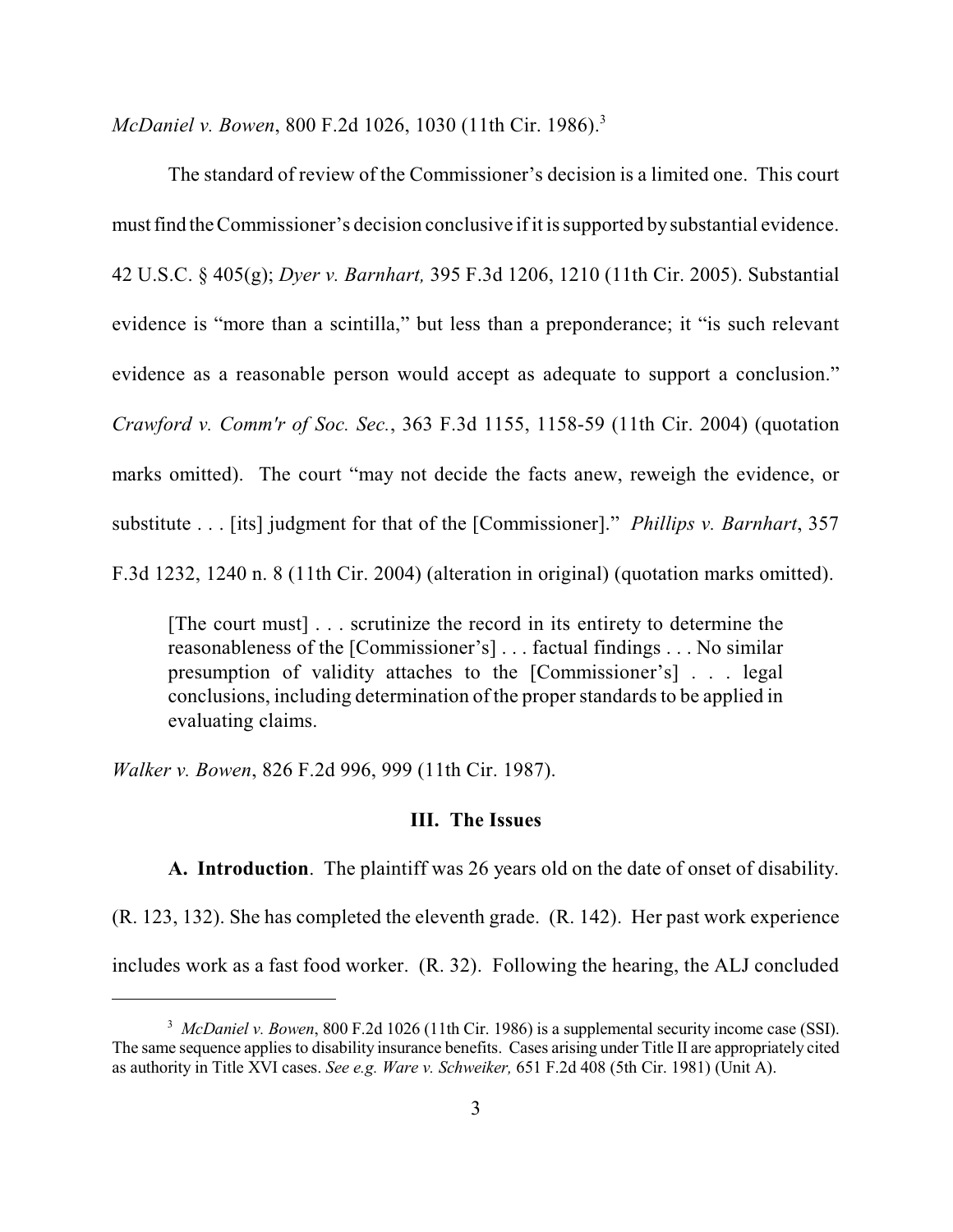that the plaintiff has severe impairments of "post concussion headaches and major depressive disorder." (R. 25). The ALJ concluded that the plaintiff was able to return to her past relevant work as a fast food worker, and thus, she was not disabled. (R. 31-33).

 **B. Plaintiff's Claims**. As stated by the plaintiff, she presents the following three issues for the Court's review.

- 1. The Commissioner's decision should be reversed because the ALJ failed to give great weight to the opinion of Ms. Powell's treating physician, Dr. Steven Davis.
- 2. The Commissioner's decision should be reversed because the ALJ's finding that Ms. Powell is capable of performing a full range of work at all exertional levels is not supported by substantial evidence.
- 3. The Commissioner's decision should be reversed because the ALJ failed to properly consider Ms. Powell's credibility.

(Doc. # 13, Pl's Br. at 5).

### **IV. Discussion**

A disability claimant bears the initial burden of demonstrating an inability to return to her past work. *Lucas v. Sullivan*, 918 F.2d 1567 (11th Cir. 1990). In determining whether the claimant has satisfied this burden, the Commissioner is guided by four factors: (1) objective medical facts or clinical findings, (2) diagnoses of examining physicians, (3) subjective evidence of pain and disability, e.g., the testimony of the claimant and her family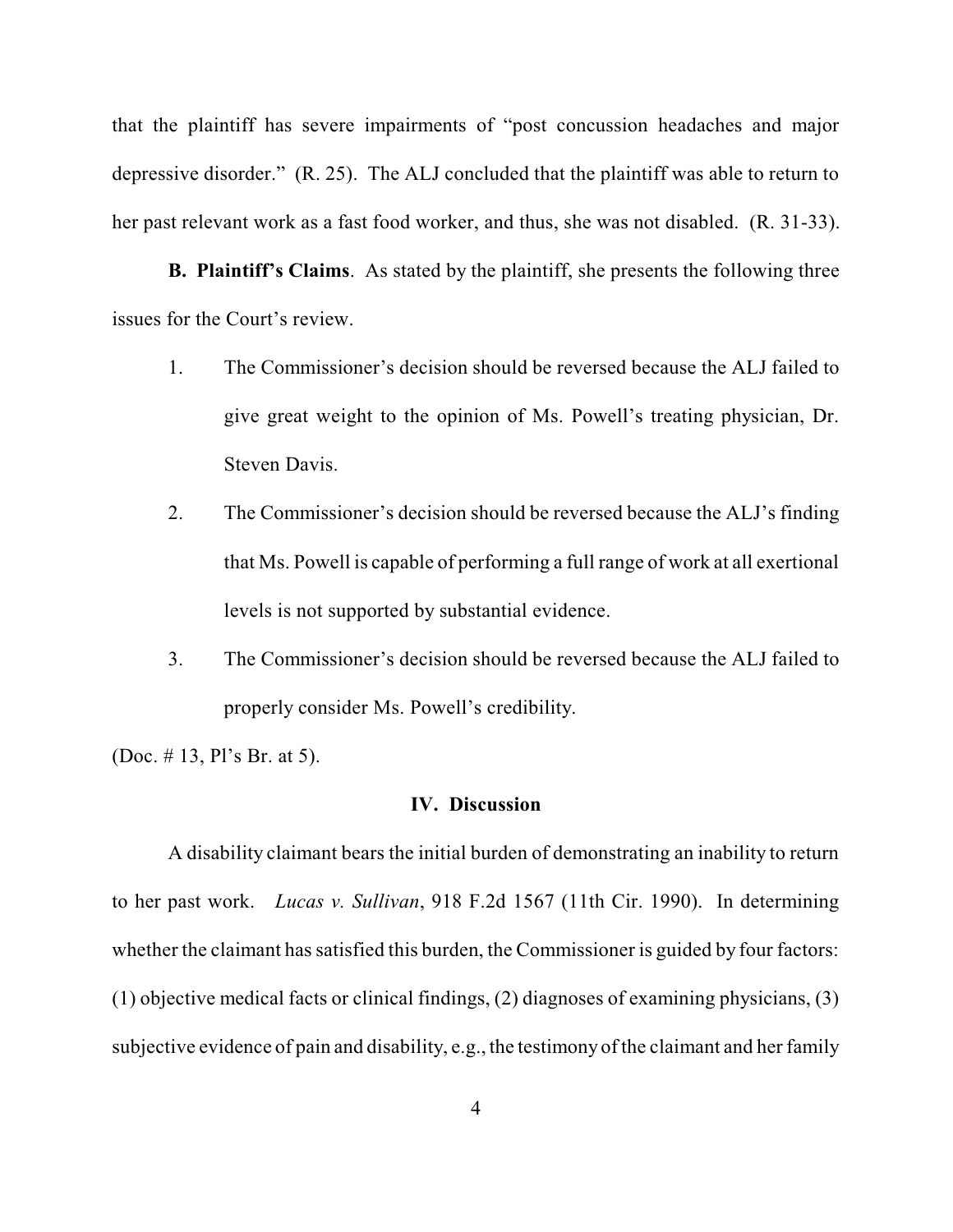or friends, and (4) the claimant's age, education, and work history. *Tieniber v. Heckler*, 720 F.2d 1251 (11th Cir. 1983). The ALJ must conscientiously probe into, inquire of and explore all relevant facts to elicit both favorable and unfavorable facts for review. *Cowart v. Schweiker,* 662 F.2d 731, 735-36 (11th Cir. 1981). The ALJ must also state, with sufficient specificity, the reasons for her decision referencing the plaintiff's impairments.

*Any* such decision by the Commissioner of Social Security which involves a determination of disability and which is in whole or in part unfavorable to such individual *shall contain a statement of the case, in understandable language, setting forth a discussion of the evidence, and stating the Commissioner's determination and the reason or reasons upon which it is based.*

42 U.S.C. § 405(b)(1) (emphases added). Within this analytical framework, the court will address the plaintiff's claims.

**A. Treating Physician.** Powell argues that the ALJ improperly rejected her treating physician's opinion without providing sufficient reasons. (Doc.  $\# 13$ , Pl's Br. at 6). According to the plaintiff, because the ALJ failed to identify any contradictory evidence to Dr. Davis' opinion, she has failed to identify "good cause" to reject his opinion. (*Id*.). Of course, this is not the standard for evaluating the treating physician's opinion.

The law in this circuit is well-settled that the ALJ must accord "substantial weight" or "considerable weight" to the opinion, diagnosis, and medical evidence of the claimant's treating physician unless good cause exists for not doing so. *Jones v. Bowen,* 810 F.2d 1001, 1005 (11th Cir. 1986); *Broughton v. Heckler*, 776 F.2d 960, 961 (11th Cir. 1985).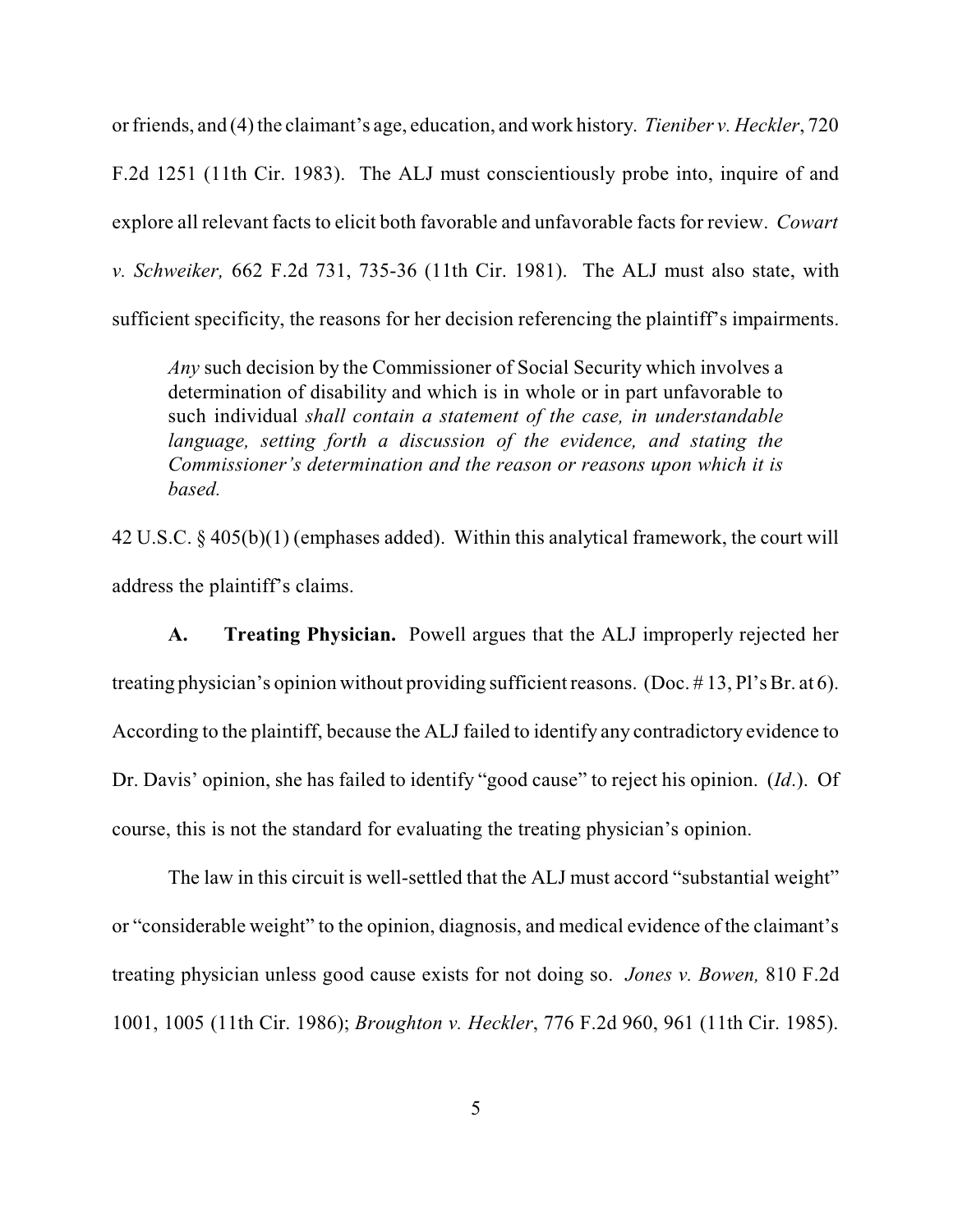The Commissioner, as reflected in his regulations, also demonstrates a similar preference for the opinion of treating physicians.

Generally, we give more weight to opinions from your treating sources, since these sources are likely to be the medical professionals most able to provide a detailed, longitudinal picture of your medical impairment(s) and may bring a unique perspective to the medical evidence that cannot be obtained fromthe objective medical findings alone or from reports of individual examinations, such as consultive examinations or brief hospitalizations.

*Lewis v. Callahan*, 125 F.3d 1436, 1440 (11th Cir. 1997) (citing 20 CFR § 404.1527 (d)(2)). The ALJ's failure to give considerable weight to the treating physician's opinion is reversible error. *Broughton*, 776 F.2d at 961-62.

There are, however, limited circumstances when the ALJ can disregard the treating physician's opinion. The requisite "good cause" for discounting a treating physician's opinion may exist where the opinion is not supported by the evidence, *or* where the evidence supports a contrary finding. *See Schnorr v. Bowen*, 816 F.2d 578, 582 (11th Cir. 1987). Good cause may also exist where a doctor's opinions are merely conclusory, inconsistent with the doctor's medical records, or unsupported by objective medical evidence. *See Jones v. Dep't. of Health & Human Servs.*, 941 F.2d 1529, 1532-33 (11th Cir. 1991); *Edwards v. Sullivan*, 937 F.2d 580, 584-85 (11th Cir. 1991); *Johns v. Bowen*, 821 F.2d 551, 555 (11th Cir. 1987). The weight afforded to a physician's conclusory statements depends upon the extent to which they are supported by clinical or laboratory findings and are consistent with other evidence of the claimant's impairment. *Wheeler v.*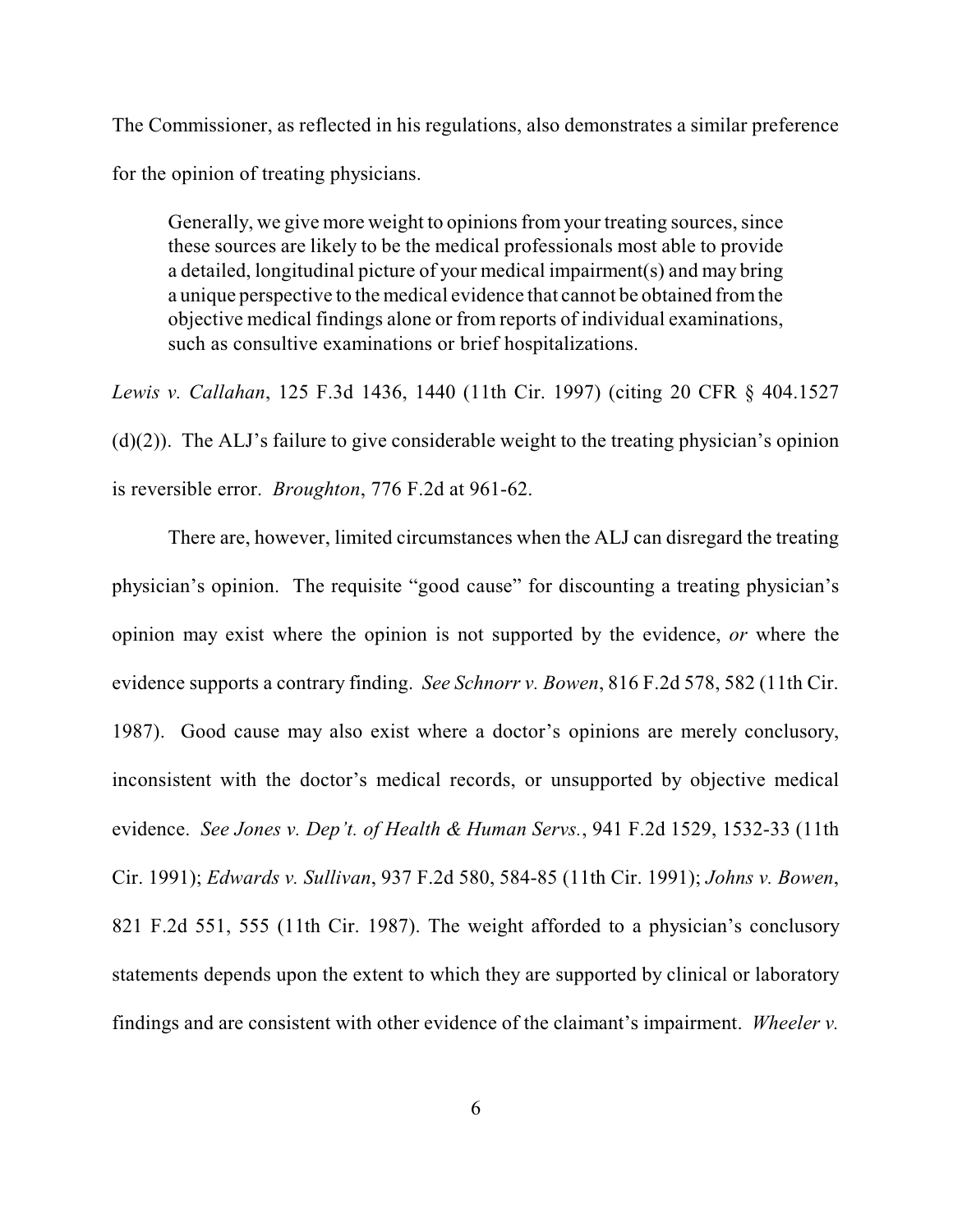*Heckler*, 784 F.2d 1073, 1075 (11th Cir. 1986). The ALJ "may reject the opinion of any physician when the evidence supports a contraryconclusion." *Bloodsworth v. Heckler*, 703 F.2d 1233, 1240 (11th Cir. 1983). The ALJ must articulate the weight given to a treating physician's opinion and must articulate any reasons for discounting the opinion. *Schnorr*, 816 F.2d at 581.

On December 29, 2010, Dr. Steven Davis completed a clinical assessment of pain and a physical capacityevaluation assessing Powell'simpairments. (R. 315-16). According to Dr. Davis, Powell's pain was severe enough to distract her from work, physical activity would increase her pain, and side effects from her medication would be considered severe. (R. 315). He also opined that she could only lift 5 pounds occasionally, sit for one hour in a work day, stand or walk for two hours and she would be absent from work more than four days per month. (R. 316). A treatment note on that day also reflects Dr. Davis' opinion.

Comes in today for a disability form to be filled out. She continues to have headaches. She continues to really kind of hurt all over from time to time. This woman was involved in a terrible MVA. I think she is very lucky that she did not kill herself. She had a terrible concussion and has never been the same since. I really think that she has some profound brain damage, which of course is not easy to measure. She is just not the same person that she used to be. Hopefully this will be taken into consideration on her disability application. Sometimes things are very difficult to put into words about a person. We can use all sorts of fancy words, but it doesn't get down to the basic issues of a patient and all I can say is this person following the MVA, she is different, her cognitive functions are different, her whole personality seems to be different.

(R. 317).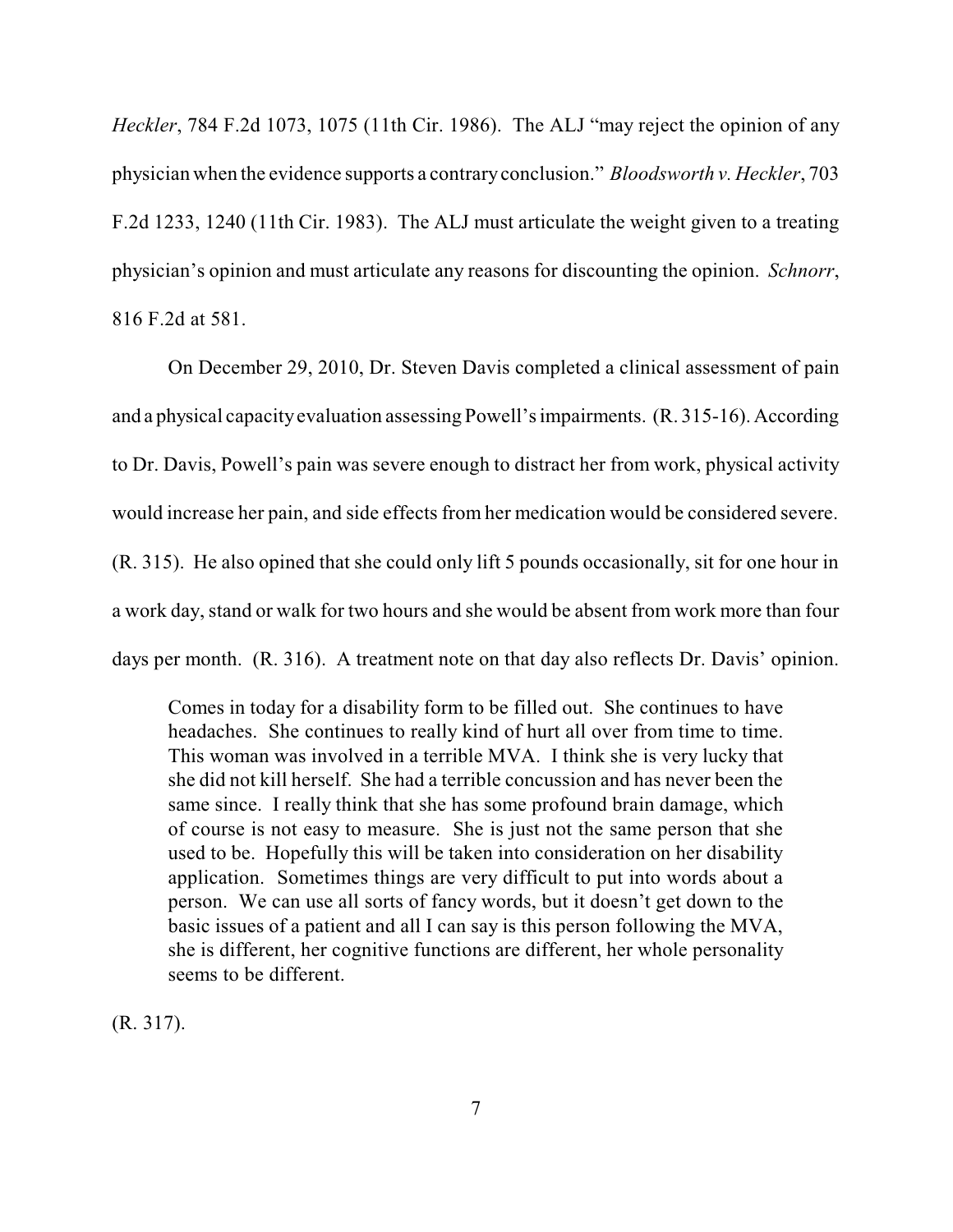After reviewing the medical evidence, the ALJ gave Dr. Davis' opinion "little

### weight" because

it is inconsistent with Dr. Davis (sic) own treatment records, it is inconsistent with the longitudinal medical evidence, and it is inconsistent with the amount of treatment the claimant has received. For instance, Dr. Davis never referred the claimant to pain management, he did not prescribe her narcotic pain medications, and he did not see her for almost one year prior to filling out this form, which would suggest the claimant had not experienced any pain worthy of seeking medical attention in almost twelve months (All Exhibits). This opinion is also inconsistent with the objective medical evidence, which was all normal. It is inconsistent with the claimant's own reported activities of daily living, which include caring for her two children. Dr. Davis also opined that the claimant can occasionally lift and carry up to five pounds, she can sit for one hour out of eight and stand or walk for two hours out of eight (Exhibit 11F, page 3). He opined that the claimant can never climb stairs or ladders or work around hazardous machinery, and he stated that she would miss more than four days per month from work as a result of her impairments (Exhibit 11F, page 3). This opinion was also given little weight because it is inconsistent with Dr. Davis' treatment records and the objective medical evidence. The claimant did not visit Dr. Davis for almost one year, and then she showed up and asked him to fill out forms based on his treatment notes taken shortly after she had a motor vehicle accident. Even in those notes, Dr. Davis did not state the claimant had any restrictions related to her reported headaches (Exhibits 6F, 10F, and 12F). The objective medical evidence is all normal. The claimant did report post accident headaches to Dr. Davis, but she had a normal CT scan, and Dr. Davis did not refer her to any specialists to manage her condition. He also did not refer her to pain management for her condition.

(R. 28-29).

The ALJ acknowledged that Powell suffers from headaches, but after a thorough review of her treatment records, discounted Dr. Davis' assessment. The ALJ's decision to discount Dr. Davis' assessment is supported by substantial evidence. Although Powell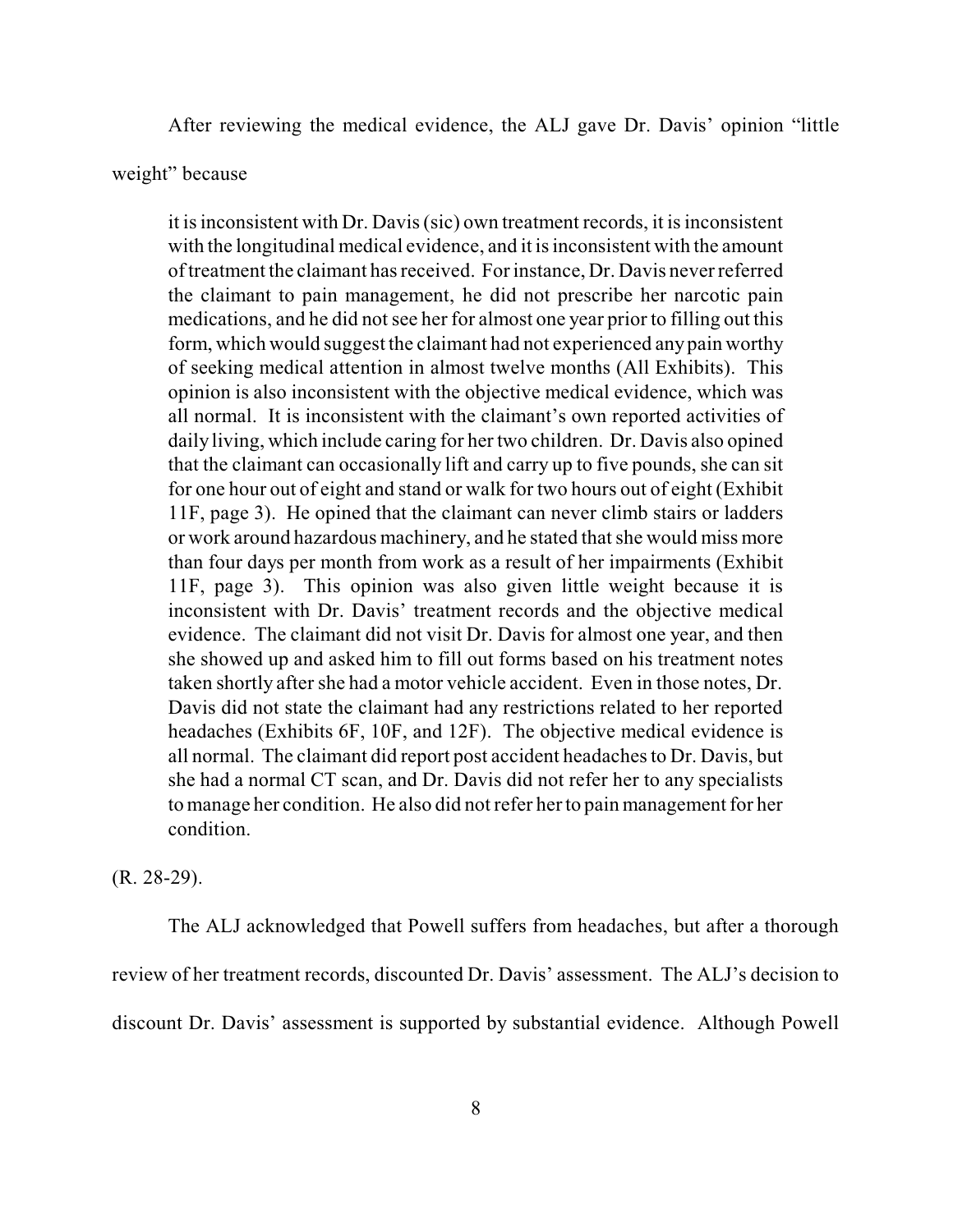testified that her most disabling impairment is pain caused by headaches from a concussion suffered in the motor vehicle accident, Dr. Davis' treatment records do not support his assessment of the severity of this impairment. Powell was in a single car accident on June 17, 2009. (R. 202). She sustained facial injuries including a bilateral fracture of her nasal bone, fractures of the right and left mandibulars, and facial lacerations. (R. 203). She also sustained a cerebral concussion. (*Id*.). At the scene of the accident, Powell complained about her foot which had been caught between the dashboard and gas pedal. (R. 332). She denied any other pain and repeatedly stated she was "fine." (*Id*.) However, "[w]hen she arrived at the emergency room she was inebriated, but oriented to time, place, and person; at that time was not really having any particular complaints." (R. 202).

X-rays of the thoracic spine, lumbar spine, and cervical spine were all negative. (R. 205). A CT scan of her brain revealed no intracerebral bleeding, and no skull fracture. (R. 207). She was "awake and alert, well oriented to time, place, and person, anxious to go home." (R. 204). Dr. Davis specifically noted that she was "exhibiting no neurological deficits." (*Id*.) Treatment notes after surgery to repair the facial fractures reflect that Powell was "cleared by [the Mizell Hospital] physician neurologically." (R. 219).

On June 29, 2009, Powell complained to Dr. Davis of having headaches. Dr. Davis noted that the headaches were "probably from her concussion" although he thought they might also be caused by her neck. (R. 253) He prescribed Flexeril. On August 25, 2009, Powell complained to Dr. Davis of headaches and black out spells. (R. 252). At that time,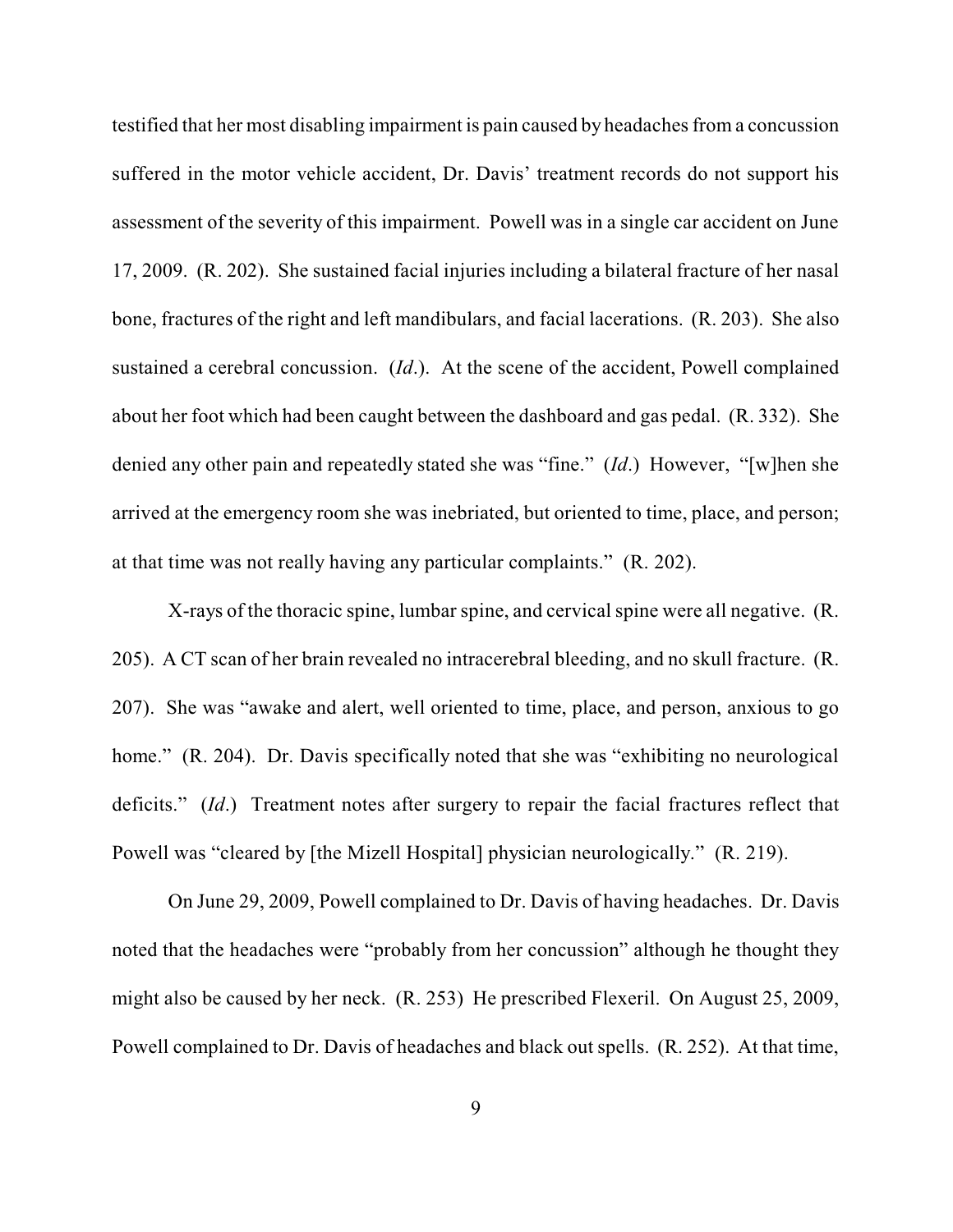Dr. Davis attributed Powell's symptoms to hypoglycemia.<sup>4</sup> (Id.) He prescribed ibuprofen. (*Id*.)

On September 4, 2009, Powell underwent another CT scan of her brain to ascertain whether her headaches were caused by her concussion. (R. 288). The scan was negative. (R. 290). Dr. Davis diagnosed Powell with reactive hypoglycemia. (R. 298). On September 17, 2009, Powell again complained of "really bad headaches" but Dr. Davis noted that he was "not sure what [was] going on." (R. 299). In a November 12, 2009 treatment note, Dr. Davis opined that Powell's headaches might be migraine in nature "even though it is odd that they started after her MVA." (R. 300).

Dr. Davis next saw Powell on January 6, 2010, when she complained of headaches and neck pain. (R. 296). Topamax medication did not help. (*Id*.)

Powell did not see Dr. Davis again until November 23, 2010 when she complained of being tired all the time. (R. 296, 317). She also complained of difficulty remembering things. (R. 317). At that time, Dr. Davis noted that Powell "had a terrible head injury . . . and probably had a terrible concussion and might well have some type of chronic problems related to that." (*Id*.) He diagnosed her with tension headaches and prescribed Cymbalta medication. (*Id*.)

Powell returned to Dr. Davis on December 29, 2010, and asked that he complete the

<sup>&</sup>lt;sup>4</sup> On August 26, 2008, Powell complained of experiencing a "near syncopal episode" which was attributed to hypoglycemia. (R. 292).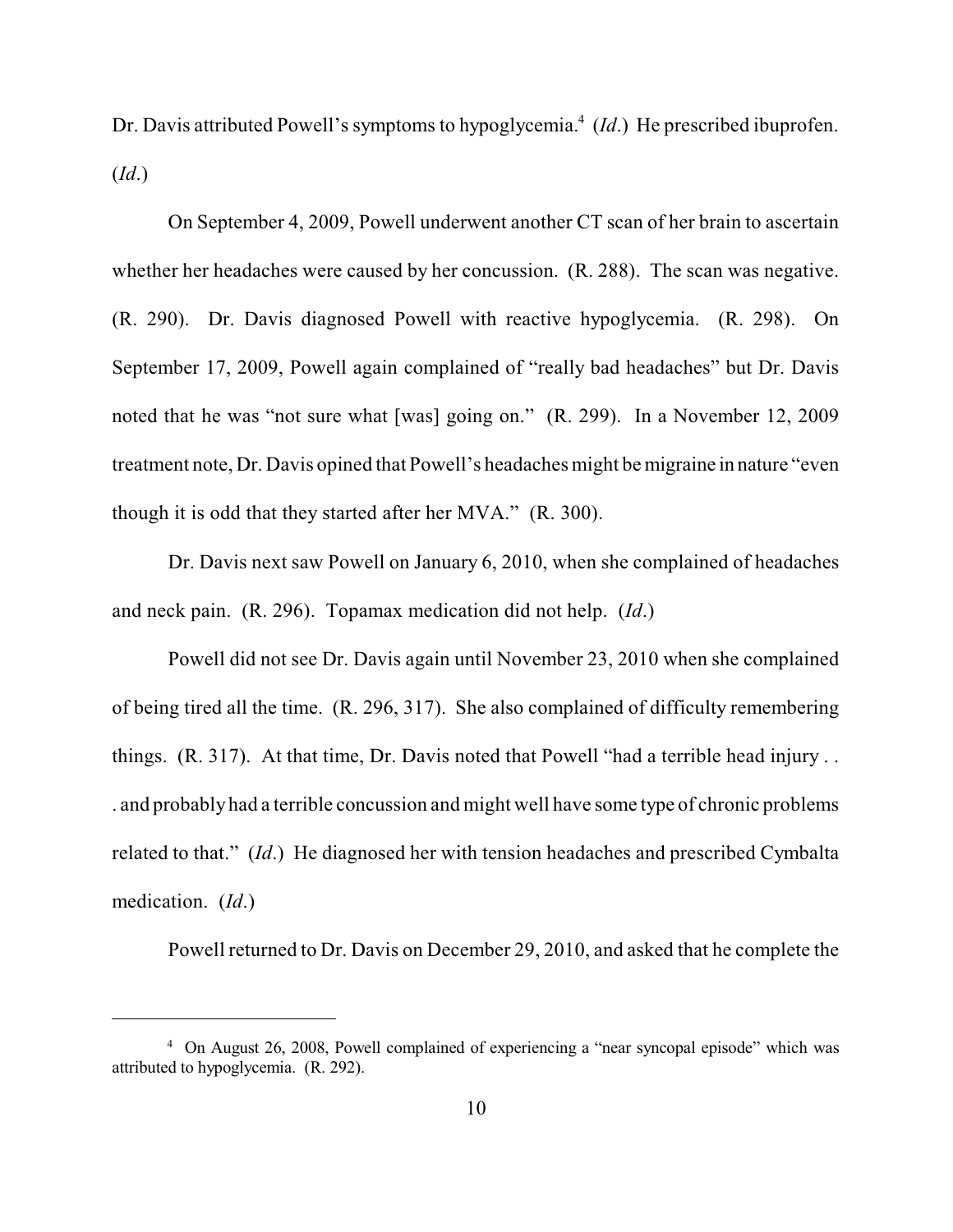disability forms. (*Id*.) It was at this appointment that Dr. Davis opined that Powell was suffering from "some profound brain damage." (*Id*.) There is no notation in any of Dr. Davis' treatment records nor is there any objective medical evidence to substantiate this statement.

Dr. Davis' assessment of Powell was based on six office visits from the previous year. During 2010, Dr. Davis had seen Powell only once in January and once in November before he completed the disability assessment in December. He attributed "profound brain damage" to Powell even though two CT scans were negative. Consequently, Dr. Davis' treatment notes do not support the level of disability he attributes to Powell.

In addition, the other medical evidence of record supports the ALJ's decision to discount Dr. Davis' opinion. Dr. WilliamWatson performed a neurological examination of Powell on February 7, 2011. (R. 359-60). At that time, she was acceptably alert, and oriented to place, time and person. (*Id*.) Her speech was clear. (*Id*.) Dr. Watson opined that her headaches may be "rebound headaches" caused by chronic use of daily pain medication. (*Id*.) Dr. Watson did not opine that Powell was suffering from brain damage and he did not suggest that she was disabled or unable to work. (*Id*.)

The ALJ may disregard the opinion of a physician, provided that she states with particularity reasons therefor. *Sharfarz, supra*. The ALJ examined and evaluated the treatment records for evidence supporting Dr. Davis' assessment of Powell's ability to work, and she considered Powell's own testimony. Only then did the ALJ discount Dr.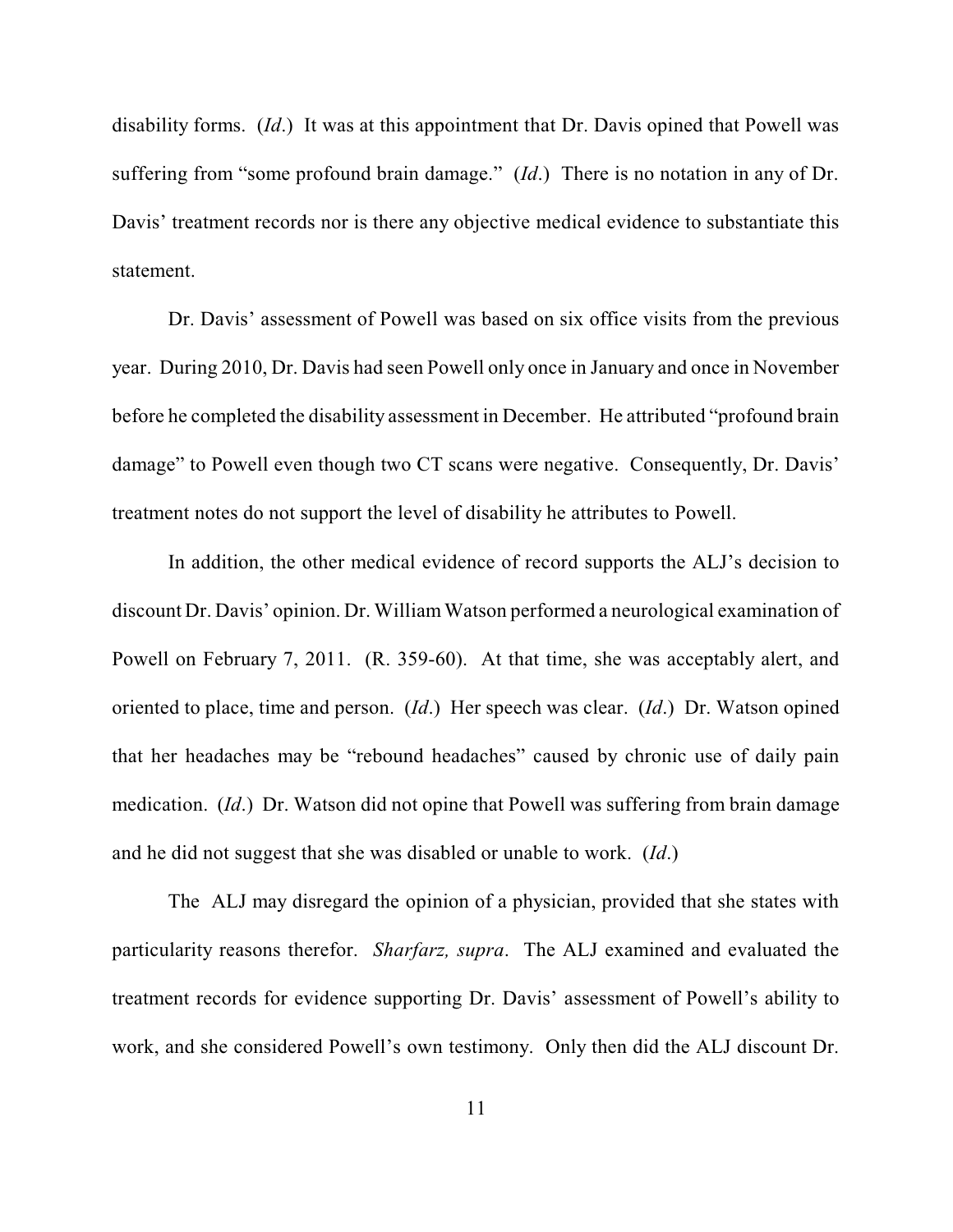Davis' assessment of Powell's abilities. The evidence in the record supports the ALJ's findings regarding Dr. Davis' assessment of Powell. "Even though Social Security courts are inquisitorial, not adversarial, in nature, claimants must establish that they are eligible for benefits." *Ingram,* 496 F.3d at 1269 (citing *Doughty v. Apfel,* 245 F.3d 1274, 1281 (11th Cir. 2001)). *See also Holladay v. Bowen,* 848 F.2d 1206, 1209 (11th Cir. 1988). This the plaintiff has failed to do. Based upon its review of the ALJ's decision and the objective medical evidence of record, the court concludes that the ALJ properly rejected Dr. Davis' opinion regarding the limitations caused by Powell's headaches.

**B. Residual Functional Capacity.** Powell next complains that the ALJ's residual functional capacity ("RFC") assessment is not supported by substantial evidence because "the record does not contain any RFC assessments from any treating or examining physicians which support the ALJ's RFC assessment." (Doc. # 13 at 8). The ALJ concluded that the plaintiff had the residual functional capacity

to perform a full range of work at all exertional levels but with the following nonexertional limitations: the claimant can performsimple,routine, repetitive tasks. She can concentrate for up to two hours. She can have minimal changes in a work setting. She can have no concentrated exposure to fumes, odors, gases, temperature extremes. She cannot work at unprotected heights or around dangerous machinery. She cannot operate automotive equipment.

(R. 28).

An ALJ is required to independently assess a claimant's residual functional capacity "based upon all of the relevant evidence." 20 CFR § 404.1545(a)(3) ("We will assess your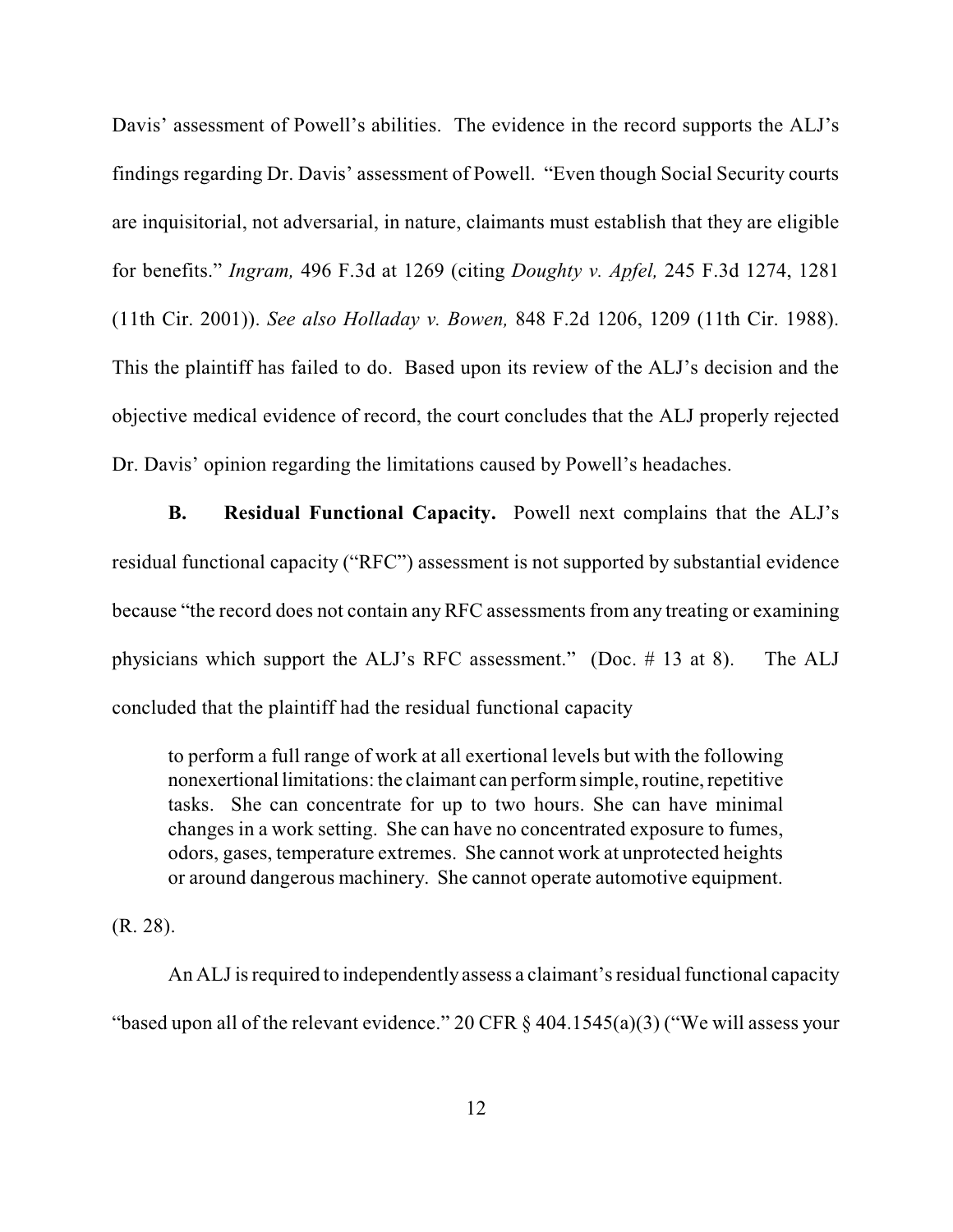residual functional capacity based on all of the relevant medical and other evidence."); 20 C.F.R. § 404.1546(c) ("Responsibility for assessing residual functional capacity at the administrative law judge hearing . . . level. If your case is at the administrative law judge hearing level ..., the administrative law judge ... is responsible for assessing your residual functional capacity.") *See also Lewis*, 125 F.3d at 1440 ("The residual functional capacity is an assessment, based upon all of the relevant evidence, of a claimant's remaining ability to do work despite [her] impairments."). "Residual functional capacity, or RFC, is a medical assessment of what the claimant can do in a work setting despite any mental, physical or environmental limitations caused by the claimant's impairments and related symptoms. 20 C.F.R. § 416.945(a)." *Peeler v. Astrue,* 400 Fed. Appx. 492, 494 n.2 (11th Cir. 2010).

The plaintiff argues that "the ALJ is required to have evidence from a physician which supports her RFC assessment given that it is by definition "a medical assessment."" (Doc. # 13 at 9). In essence, the plaintiff contends that the record must contain a residual functional capacity determination by an examining or treating physician. However, the plaintiff's argument conflates the nature of residual functional capacity with the responsibility for making the residual functional capacity determination. The Commissioner's regulations clearly show who is responsible for making the residual functional capacity determination when a case has reached the administrative law judge hearing.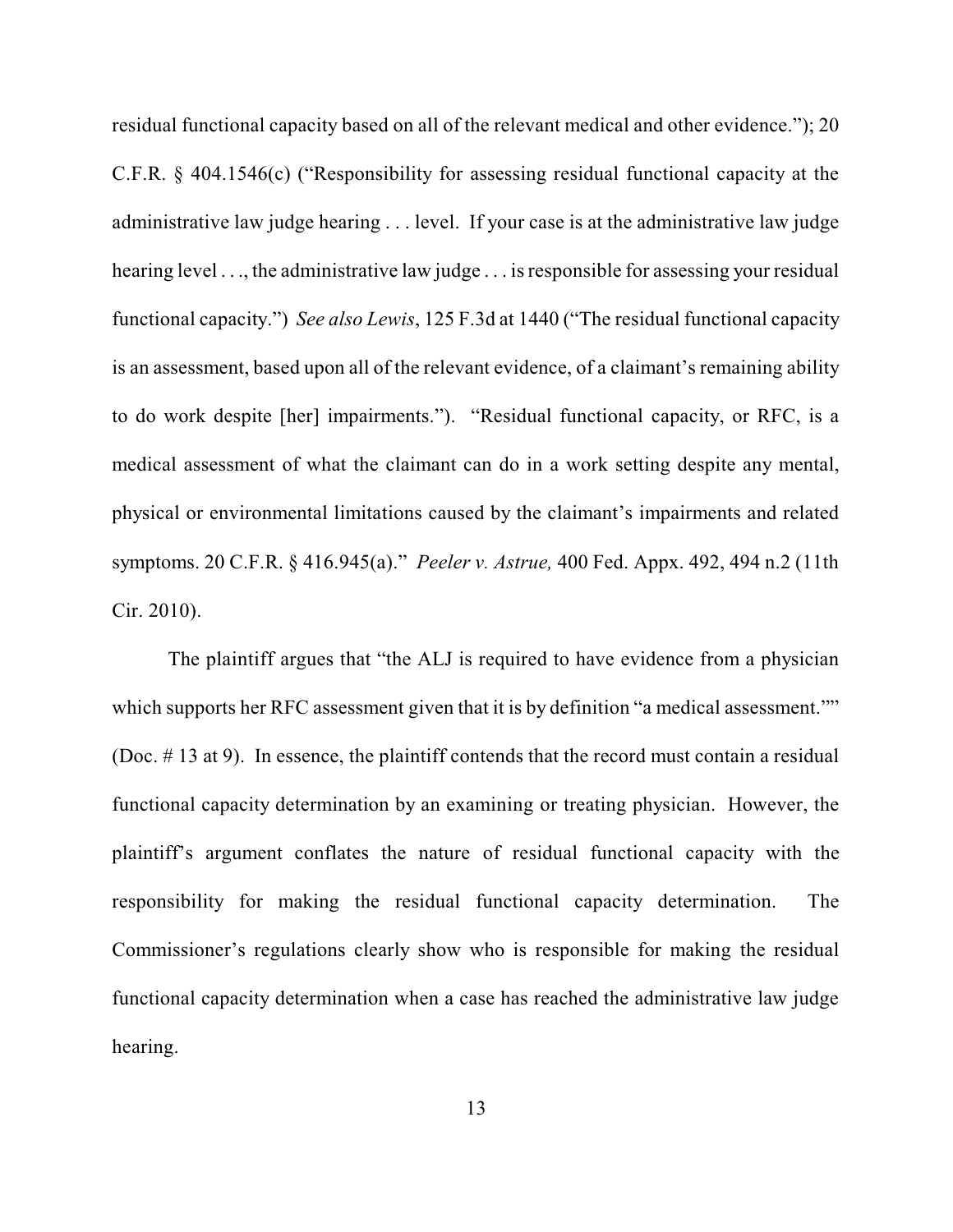If your case is at the administrative law judge hearing level or at the Appeals Council review level, the administrative law judge or the administrative appeals judge at the Appeals Council (when the Appeals Council makes a decision) is responsible for assessing your residual functional capacity.

20 CFR § 404.1546.

But that observation does not end the enquiry. The essential question raised by the

plaintiff is whether it is necessary to have a residual functional capacity assessment by a

medical provider as part of the evidence which an ALJ must consider in reaching a

determination. In this case, the answer is no. The ALJ stated that she

considered all symptoms and the extent to which these symptoms can reasonably be accepted as consistent with the objective medical evidence and other evidence, based on the requirements of 20 C.F.R. §§ 416.929 and SSRs 96-4 $p<sup>5</sup>$  and 96-7 $p<sup>6</sup>$ . The undersigned has also considered opinion evidence in accordance with the requirements of 20 C.F.R. § 416.927 and SSRs 96-2p, 96-5p, 96-6p, and 06-3p.<sup>7</sup>

(R. at 28) (footnotes added).

Although Powell also complains that the ALJ's RFC is contrary to the RFC offered

by her treating physician, the ALJ was not required to accept her treating physician's RFC.

The ALJ reviewed and considered all the medical evidence in the record in determining

Powell's RFC. The court has independently considered the record as a whole and finds that

 $5$  This Ruling clarifies the policy of the Social Security Administration on the evaluation of symptoms in the adjudication of claims for disability benefits under title II and title XVI of the Social Security Act.

 $6$  This Ruling clarifies when the evaluation of symptoms, including pain, requires a finding about the credibilityof an individual and explainsthe factorsto be considered in assessingthe credibilityofthe individual's statements about symptoms.

 $\sigma$  Generally, these Rulings describe how the Commissioner evaluates and uses medical source opinions.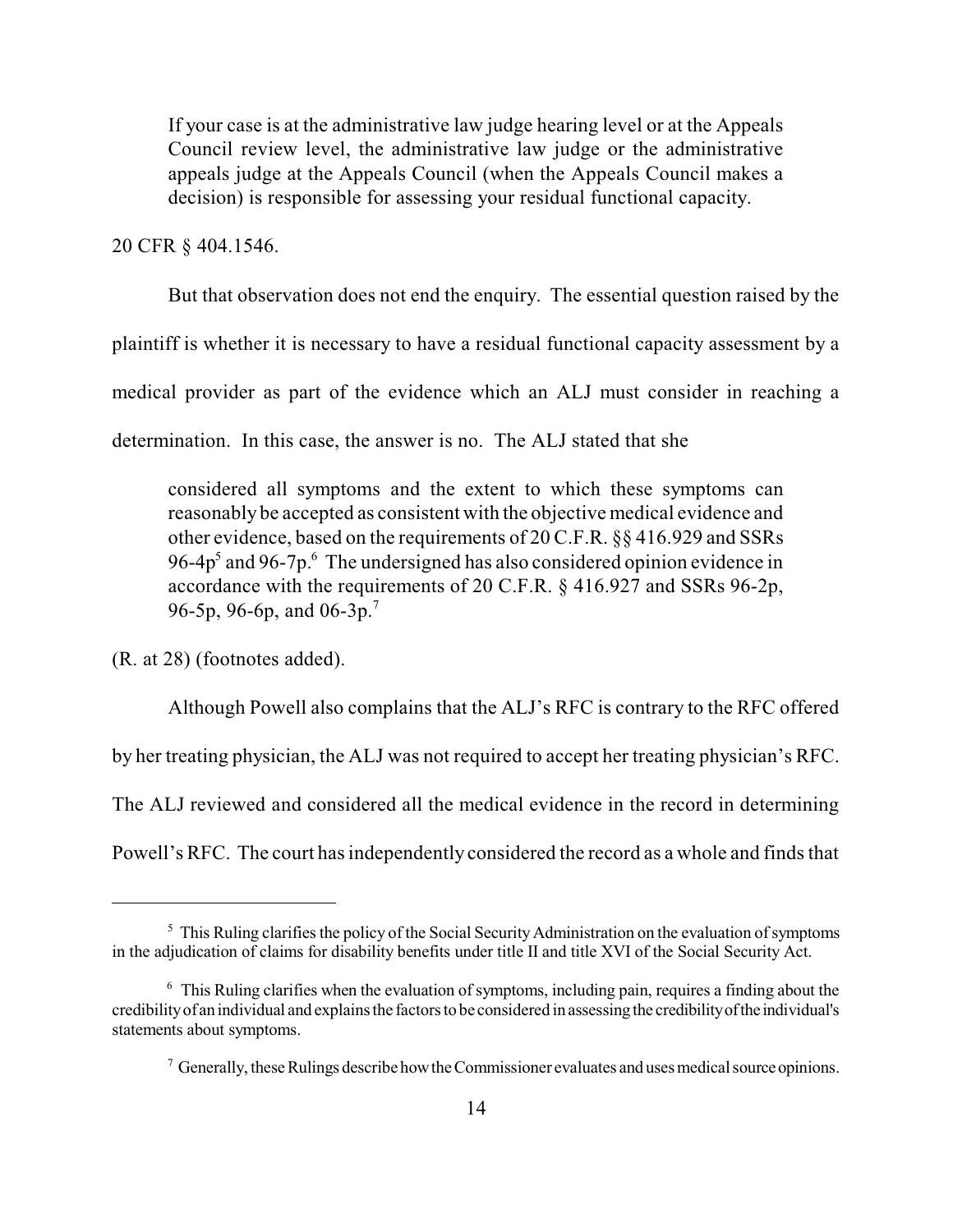the record provides substantial support for the ALJ's conclusions. Consequently, the court concludes there was sufficient medical evidence before the ALJ from which she properly could made a residual functional capacity assessment.

Powell accuses the ALJ of speculating on her physical abilities, and contends that the ALJ should have secured a consultative evaluation. (Doc. # 13 at 11). The ALJ did order a neurological consultative evaluation, (R. 359-67), and considered that assessment in determining Powell's RFC.

Finally, Powell attempts to improperly shift to the Commissioner the burden of establishing the evidentiary basis from which her residual functional capacity may be determined. In the fourth step of the sequential analysis, the ALJ determines the claimant's RFC and her ability to return to her past relevant work. *Phillips*, 357 F.3d at 1238. While the ALJ hasthe responsibility to make a determination of plaintiff's RFC, it is plaintiff who bears the burden of proving her RFC, *i.e*., she must establish through evidence that her impairments result in functional limitations and that she is "disabled" under the Social Security Act. *See* 20 C.F.R. § 404.1512 (instructing claimant that the ALJ will consider "only impairment(s) you say you have or about which we receive evidence" and "[y]ou must provide medical evidence showing that you have an impairment(s) and how severe it is during the time you say that you are disabled"). *See also Pearsall v. Massanari,* 274 F.3d 1211, 1217 (8th Cir. 2001) (it is claimant's burden to prove RFC, and ALJ's responsibility to determine RFC based on medical records, observations of treating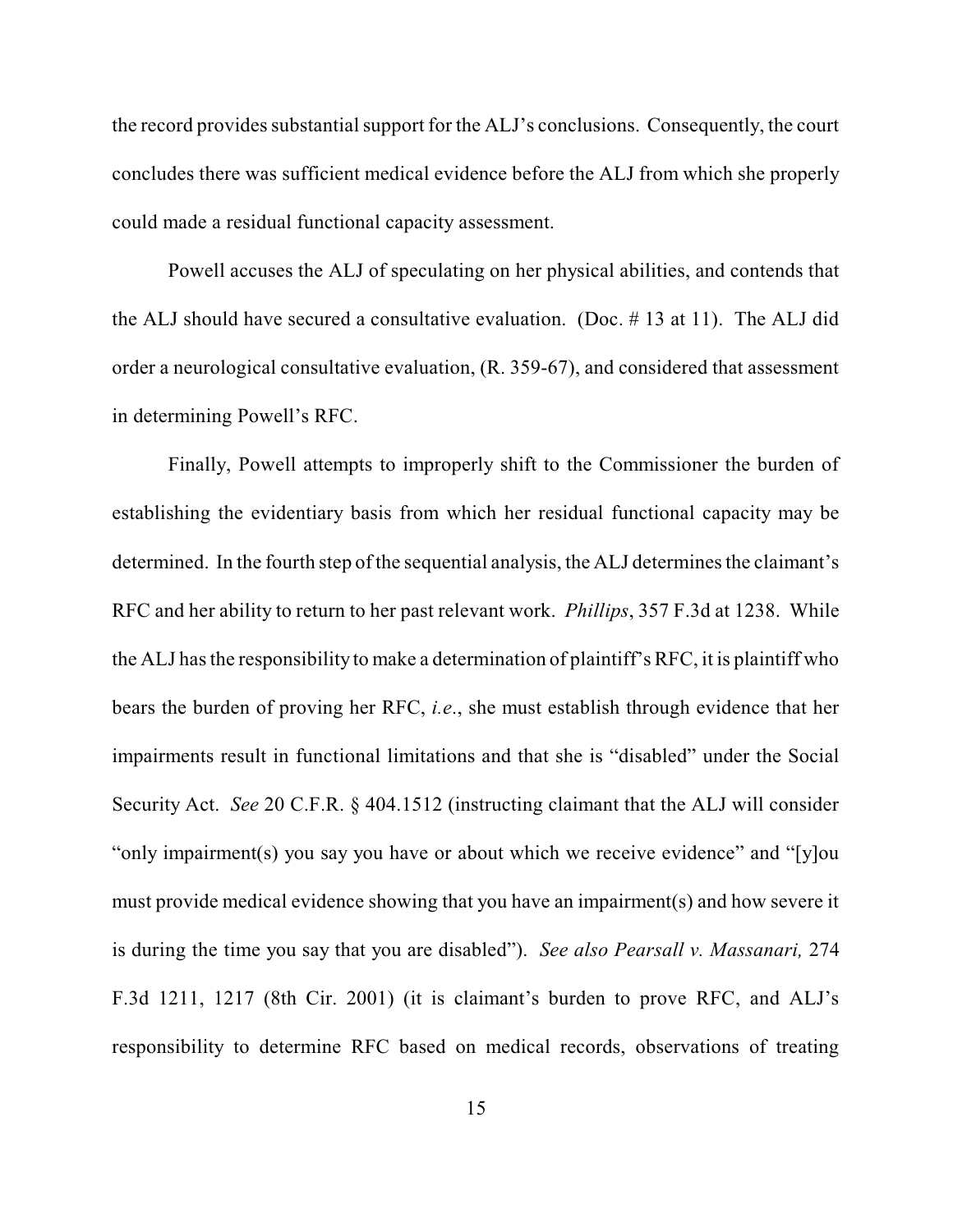physicians and others, and claimant's description of limitations).

In support of her position regarding her RFC, Powell relies on a case from another district for the proposition that the Commissioner's residual functional capacity assessment must be supported by a residual functional capacity assessment of a physician. *See* Doc. # 13 at 9 ("the ALJ's finding must be supported by an RFC assessment of a treating physician or examining physician." citing*Coleman v. Barnhart*, 264 F.Supp.2d 1007, 1010 (S.D. Ala. 2003)). But *Coleman* is most assuredly not the last word on this issue. In *Packer v. Astrue*, \_\_\_ F.3d \_\_\_, 2013 WL 593497 (S.D. Ala. Feb. 14, 2013), Chief Judge Granade rejected the absolutismof*Coleman*, noting that "numerous court had upheld ALJ's RFC determinations notwithstanding the absence of an assessment performed by an examining or treating physician." *Id.* at \*3. Like those other courts, this court rejects *Coleman's* seemingly mandatory requirement that the Commissioner's fifth-step burden must be supported by an RFC assessment of a physician.<sup>8</sup> The ALJ had before her sufficient medical evidence from which she could make a reasoned determination of Powell's residual functional capacity. Thus, she was not required to secure from a medical source a residual functional capacity assessment.

**C. Credibility Analysis**. Finally, the plaintiff argues that the ALJ "failed to properly consider [her] credibility by impermissibly finding that (1) Ms. Powell's

<sup>&</sup>lt;sup>8</sup> The court notes with dismay that the plaintiff failed to cite for the court the many cases which disagree with *Coleman v. Barnhart*, 264 F.Supp.2d 1007, 1010 (S.D. Ala. 2003). Counsel is reminded of his obligation of candor to the court.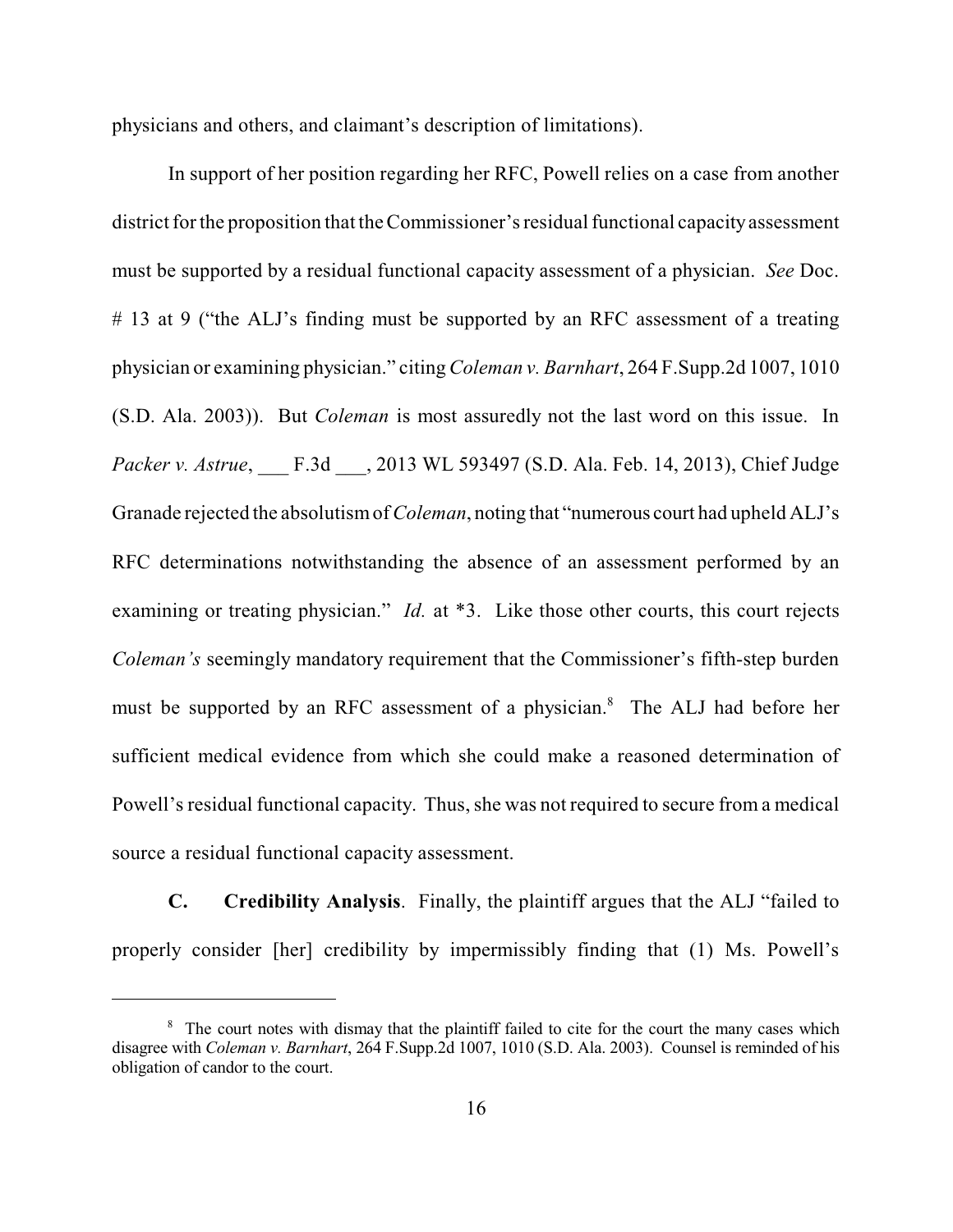participation in her activities of daily living disqualifies her from disability and (2) Ms. Powell's alleged lack of treatment disqualifies her from disability." (Doc. # 13 at 12). "Subjective pain testimony supported by objective medical evidence of a condition that can reasonably be expected to produce the symptoms of which the plaintiff complains is *itself* sufficient to sustain a finding of disability." *Hale v. Bowen*, 831 F.2d 1007 (11th Cir. 1987). The Eleventh Circuit has established a three-part test that applies when a claimant attempts to establish disability through her own testimony of pain or other subjective symptoms. *Landry v. Heckler,* 782 F.2d 1551, 1553 (11th Cir. 1986); *see also Holt v. Sullivan*, 921 F.2d 1221, 1223 (11th Cir. 1991). This standard requires evidence of an underlying medical condition *and either* (1) objective medical evidence that confirms the severity of the alleged pain arising from that condition *or* (2) an objectively determined medical condition of such severity that it can reasonably be expected to give rise to the alleged pain. *Landry,* 782 F. 2d at 1553. In this circuit, the law is clear. The Commissioner must consider a claimant's subjective testimony of pain if she finds evidence of an underlying medical condition and the objectively determined medical condition is of a severity that can reasonably be expected to give rise to the alleged pain. *Mason v. Bowen*, 791 F.2d 1460, 1462 (11th Cir. 1986); *Landry*, 782 F.2d at 1553. Thus, if the Commissioner fails to articulate reasons for refusing to credit a claimant's subjective pain testimony, the Commissioner has accepted the testimony as true as a matter of law. This standard requires that the articulated reasons must be supported by substantial reasons. If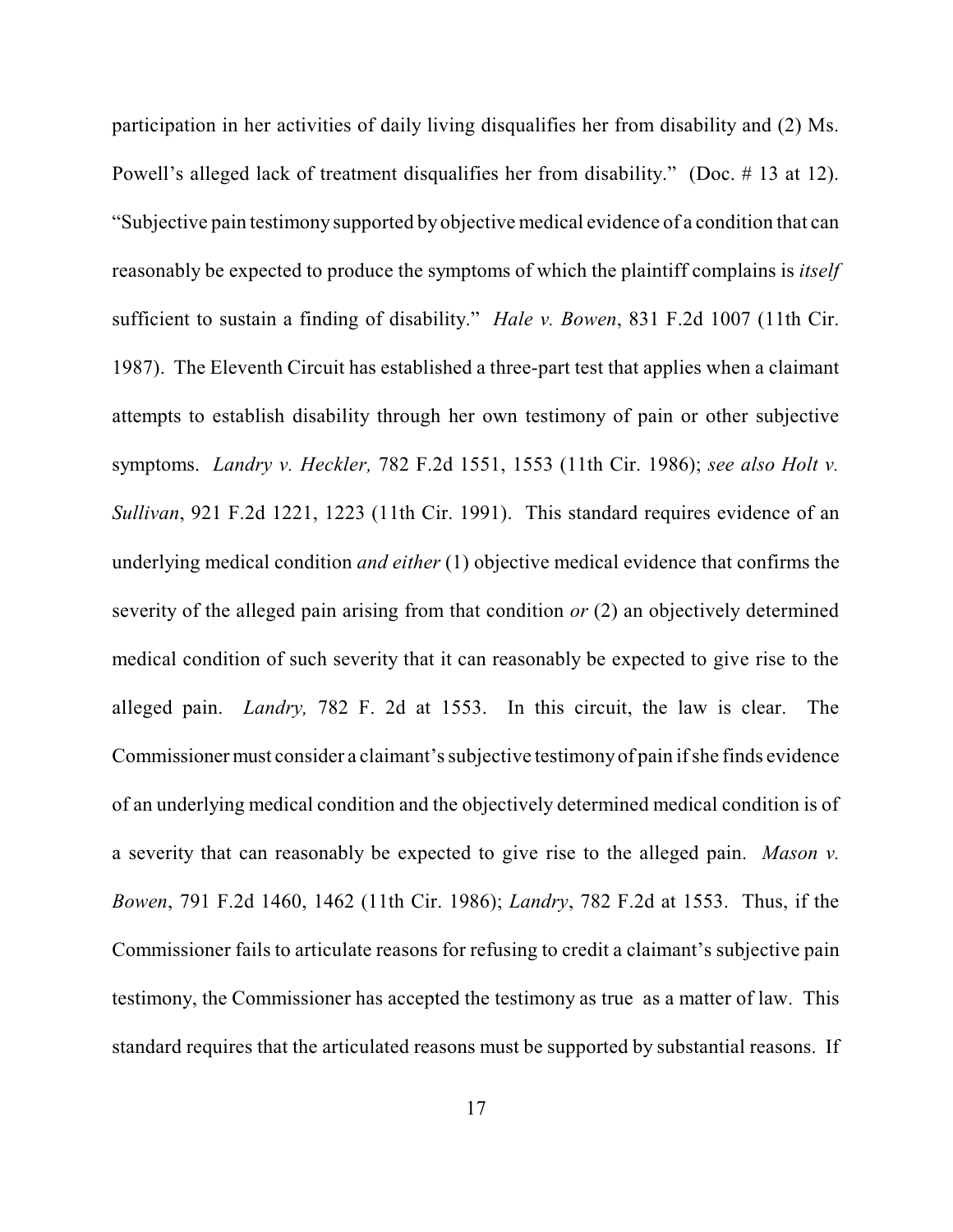there is no such support, then the testimony must be accepted as true. *Hale*, 831 F.2d at 1012.

According to Powell, the fact that she cares for her children does not demonstrate that she is not disabled. (Doc.  $# 13$  at 12). At the administrative hearing, the plaintiff testified that she has two children, ages nine and seven. (R. 46) She further testified that she has "back pain and headaches and my body hurts." (R. 44). She also testified she sometimes cooks, but that she and her mother do the laundry. (R. 45-46). She testified that her pain was a six or seven on a scale of one to ten, and that she "can't remember as good" as she did before the accident. (R. 47-48). Finally, she testified that while she does not black out, when she sits up she "get[s] very blurry and stuff for like 10 to 15 minutes." (*Id*.) As explained more fully below, the ALJ did not fully credit this testimony.

The ALJ discredited the plaintiff's testimony of disabling pain and functional restrictions.

Moreover, the claimant has described daily activities, which are not limited to the extent one would expect, given the complaints of disabling symptoms and limitations. The claimant is the only adult in the household with her two children ages nine and seven, and she provides their only source of care (Hearing Testimony). The claimant stated that her daily activities include sitting and playing with her children, cooking, lying around, and watching television (Exhibit 3E, page 1). She stated that she cleans the house and performs chores such as sweeping and vacuuming (Exhibit 3E, page 3).

After considering the evidence of the record, the undersigned finds that the claimant's medicallydeterminable impairments could reasonablybe expected to cause some symptoms; however, the claimant's statements concerning the intensity, persistence, and limiting effects of these symptoms are not credible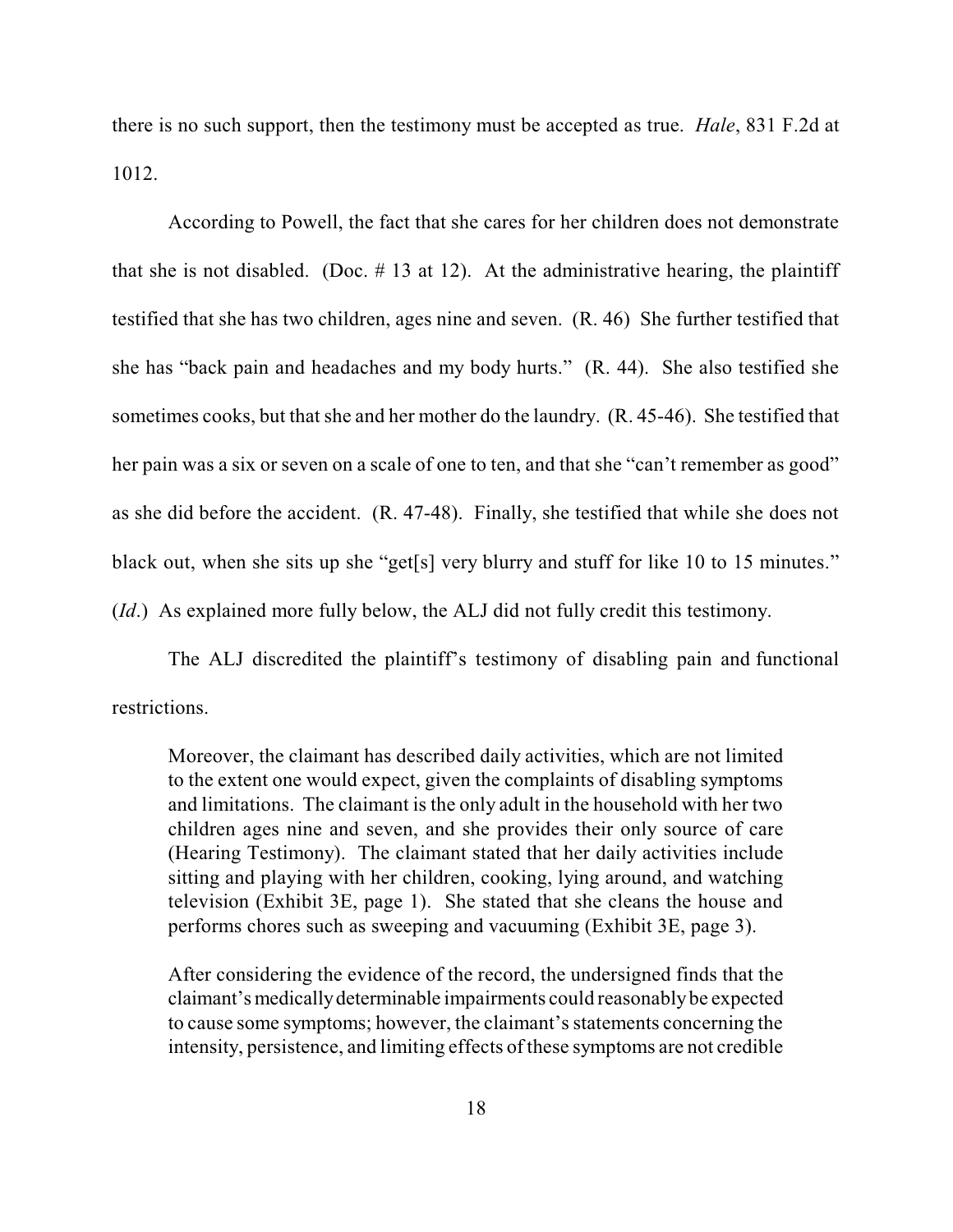to the extent they are inconsistent with the above residual functional capacity assessment.

(R. 31).

If this were the extent of the ALJ's credibility, the plaintiff might be correct.

However, the ALJ also included the following in her analysis.

In making this [RFC] determination, the undersigned considered all the evidence of record as well asthe claimant's allegations and activities of daily living.

In short, the claimant's allegations were not credible because they were inconsistent with the objective medical evidence, which showed that the claimant had a normal spine, a normal CT scan of her head, and a normal neurological evaluation. The claimant has not had any finding of any abnormalities involving her cranial nerves or cerebullar functioning. The objective evidence also showed that the claimant's depression hasresponded well to treatment with Cymbalta. The claimant has not been referred to pain management, physical therapy, or any specialists to treat her conditions. She has rarely sought medical treatment with the exception of the period of time directly after her automobile accident. The clinical findings do not support the claimant's allegations of severe, debilitating headaches. Dr. Grant<sup>9</sup> mentioned the possibility that the claimant could be experiencing rebound headaches from taking too much over the counter medication, but even he stated that her alleged headaches were from an unknown etiology. After January 2010, the claimant did not seek medical treatment again until November 2010 when she asked Dr. Davis to fill out disability forms for her (All Exhibits). Such infrequent treatment is inconsistent with uncontrolled, debilitating daily pain of any kind.

Also, the claimant's allegations that she needs to constantly change positions throughout the day due to back pain are not credible. The x-rays of the claimant'sspine were normal, and Dr. Watson found that the claimant's back

 $9$  Dr. William G. Watson completed the neurological evaluation and suggested that Powell might be suffering from rebound headaches. It appears that the reference to Dr. Grant is merely a scrivener's error as Dr. Watson completed the evaluation.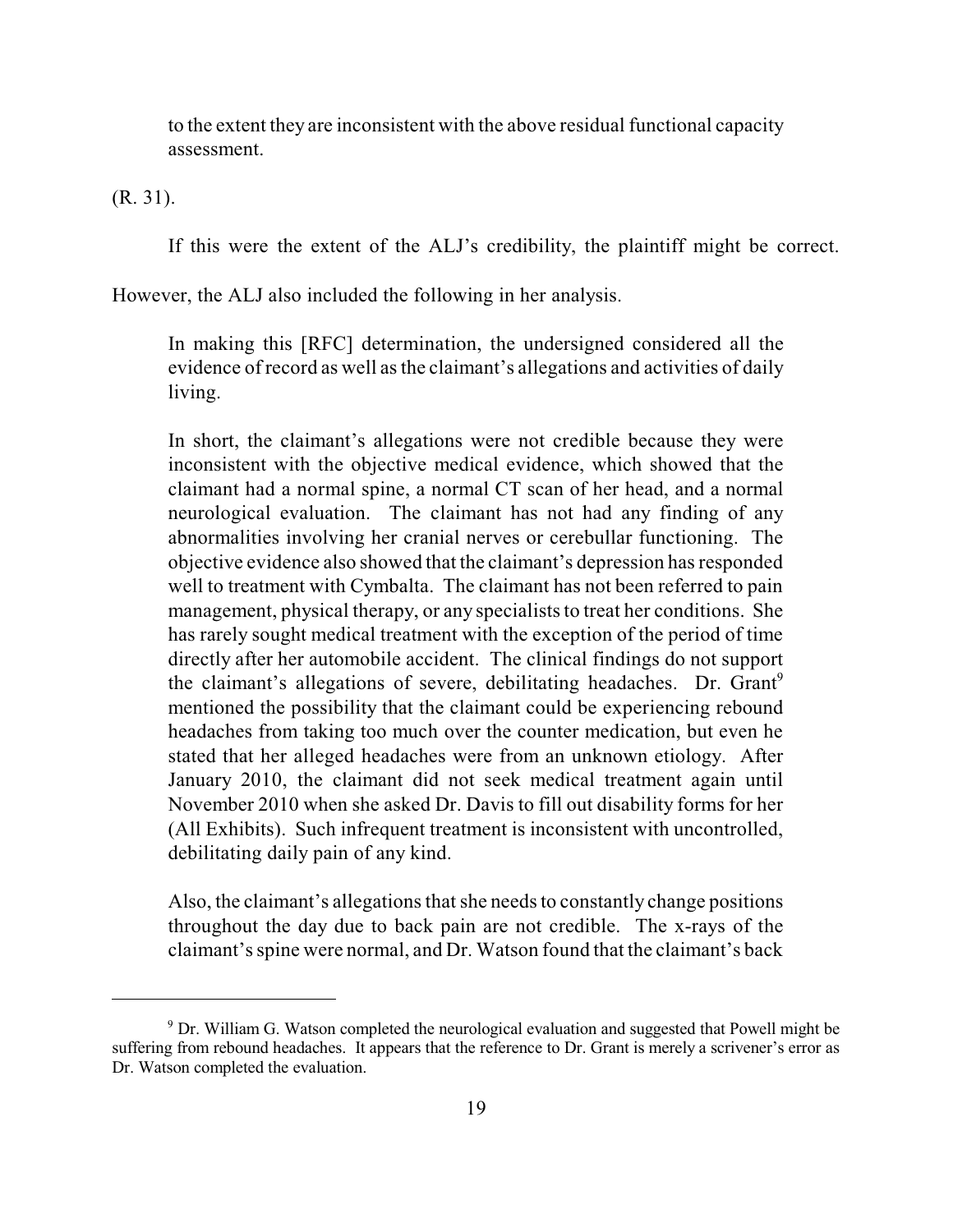pain appeared to be related to her paraspinal muscles and corresponding bone with no suggestion of radiculopathy (Exhibit 14F). None of the claimant's treating physicians referred her to physical therapy or pain management.

(*Id*.) (footnote added).

The ALJ has discretion to discredit a plaintiff's subjective complaints as long as she provides "explicit and adequate reasons for [her] decision." *Holt,* 921 F.2d at 1223. The ALJ compared the objective medical evidence to Powell's complaints and determined that Powell's allegations of disabling pain were not supported by the medical evidence. The ALJ did not simply discredit Powell based upon her daily activities or lack of treatment.

Furthermore, when an ALJ decides not to credit a claimant'stestimony, the ALJ must articulate specific and adequate reasons for doing so, *or the record must be obvious as to the credibility finding*. *Foote v. Chater*, 67 F.3d 1553, 1561-62 (11th Cir. 1995) (emphasis added); *Jones*, 941 F.2d at 1532 (articulated reasons must be based on substantial evidence). The objective, medical records, coupled with Powell's own testimony, demonstrate that her allegations regarding the extent of her pain were not credible to the extent alleged. After a careful review of the record, the court concludes that the ALJ properly discounted the plaintiff's testimony and substantial evidence supports the ALJ's credibility determination. It is undisputed that the plaintiff suffers from pain. The ALJ considered that the plaintiff's underlying condition is capable of giving rise to some pain and other limitations, but she concluded that the plaintiff's underlying impairments are not so severe as to give rise to the disabling intractable pain as alleged by the plaintiff.